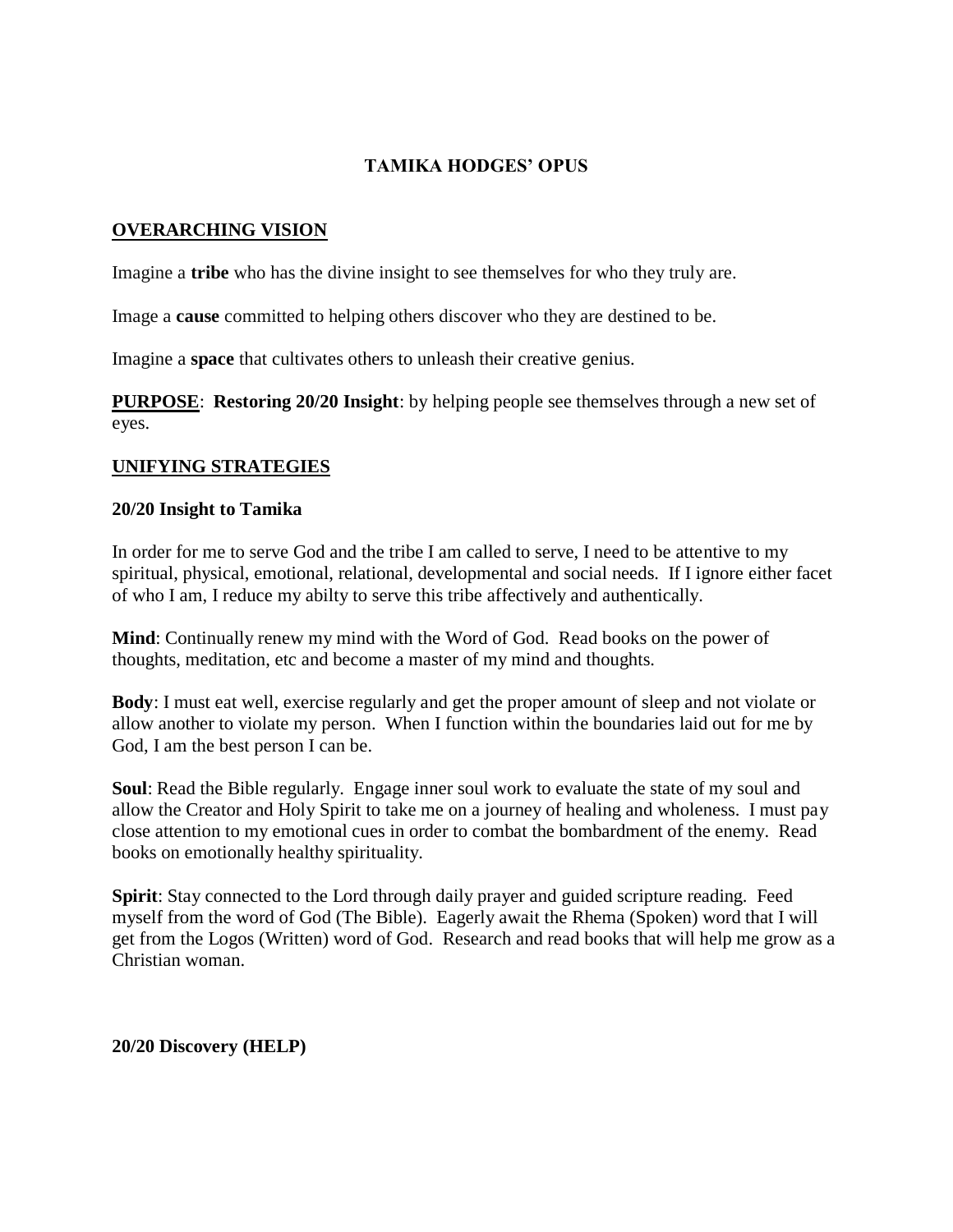**Highlight**: Help people discover who they are created to be through written word of God, clearly guided reflective questioning, games and improvisational exercises that will help people unearth facets that have been hidden.

**Educate**: Once a person has gained insight into who they are, I will connect them to a process that will help them dig deeper and educate themselves as necessary to achieve a set goal.

**Listen**: After connecting people to this process I will meet with them in a group setting, individually or virtually and listen to them to connect them to the next step.

**Propel**: Once aware of the next step, we will set a game plan to propel the Tribe or individual to move toward the goal. He/She will be empowered to move forward.

**HELP** will be instituted via varied outlets. HELP will be given by conferences, speaking engagements, written literature, written scripts, movies, television experience, games and encounters.

### **20/20 Media**

**Radio**: Will produce short scripted commercials that will be geared towards gaining 20/20 insight to self and how to accomplish that. Firstly it will be geared to Christian radio stations or ethnically driven stations such as local WBLS that has gospel Sundays and will be ran during their programming.

**TV**: Produce programming that will bring the truth of the gospel to the world with a secular spin.

**Film**: Produce movies that are edyfing and empowering. Produce movies that will show the truth of who we are and help people see themselves through a new set of eyes. The characters within most movies would have been deceived in an area of their life or perception and uncover the truth of the situation and how their life is turned around. These movie will help the character gain 20/20 insight. These movies will leave the viewer asking questions that will help restore their 20/20 insight.

# **20/20 Publishing**

20/20 Insight is to Restore 20/20 Insight: by helping people see themselves through a new set of eyes. This will be accomplished in part by written materials. Books, Script Writing, Targeted games, written word that can be performed as spoken word.

#### **20/20 Experiences**

**Speaking engagements**: Speak to people about the message of 20/20 and HELP

**Conference**s: Take people through a Deeper Path experience and touch on 20/20 and Help.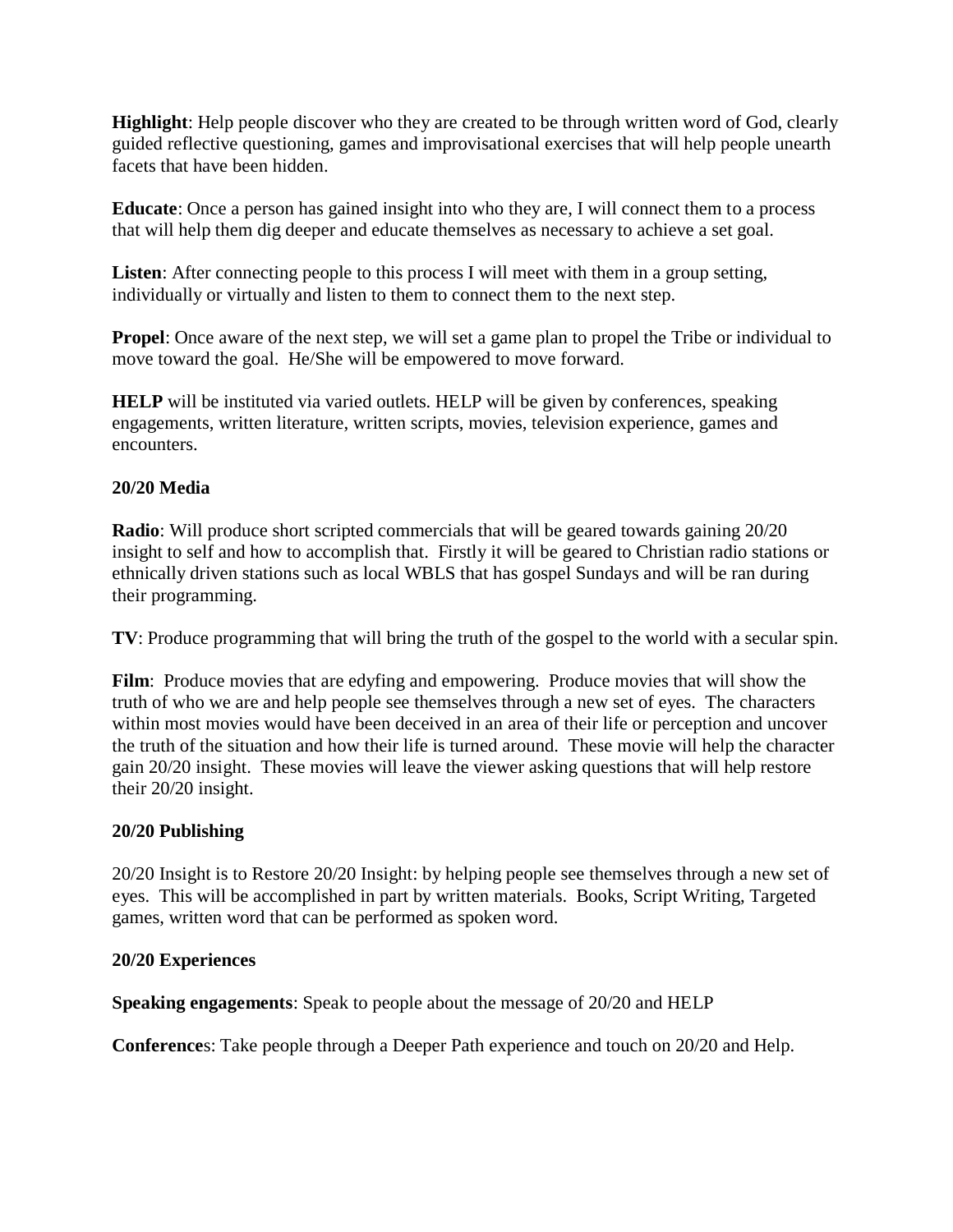**Encounter/Spiritual retreats**: Dig deeper use the tools of Deeper Path, 20/20, Help and spirtual encounters held at NBCC to guide the tribe toward their call, destiny and most importantly enhance their relationship with the Lord.

# **THE CORE**

### **WORLDVIEW**:

I believe in a divine creator named Jehovah God. The creator of the heavens, earth and every living thing in the earth.

I believe that this creator God desires to know us and be know by us. The us I refer to is humanity.

I believe that humans according to Biblical scripture are made in the image and likeness of God and therefore contain in part God's essence.

I believe that God is tangible in as much as He desires for humanity to engage in a relationship with Him and discover who we are through that relationship.

I believe that in the beginning of recorded history that man (male and female) had perfect unfettered union with God and evil in the form of satan came in and deceived man into committing the first recorded sin.

I believe that man has ever since been scrambling to get back into right standing with Jehovah God and that happens through a relationship with Jesus Christ.

#### **IDENTITY**:

I am a daughter of God.

I am a dreamer, I dream that the world that I live in can be changed for the better by those people who embrace their call to usher in change.

I am a worshipper.

I am an actress.

I AM A BELIEVER IN CHRIST JESUS.

#### **PRINCIPLES:**

I value life all human life.

I value time, it is a valuable asset that needs to be cultivated and respected.